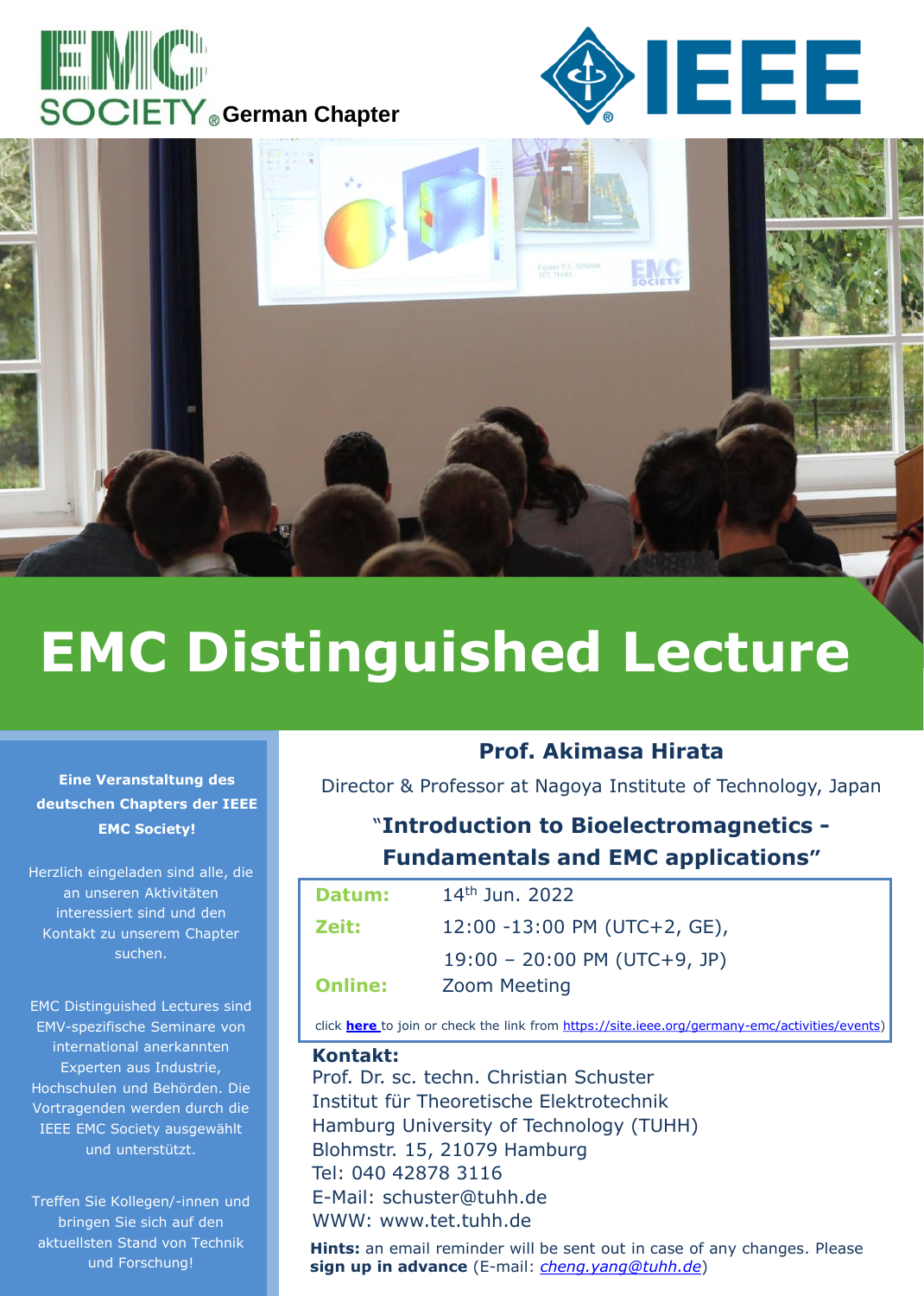





## **EMC Distinguished Lecture by Prof. Akimasa Hirata**

**Introduction to Bioelectromagnetics – Fundamentals and EMC applications**

**Abstract**: The human body whose electrical behavior depend on the frequency should be considered in the modern design of wireless devices which are used in proximity of the human body. However, the complexity of the modeling may depend not only on the frequency but also the individual variabilities, environmental factors, size of the devices and use scenarios. In this lecture, first, a discussion on modeling of the human in the electromagnetics for different cases is provided. Then, the effect of the human presence on the wireless devices including wireless communication terminals and wireless power transfer systems is explained considering typical exposures scenarios. The electromagnetic fields emitted from the electrostatic discharge is also discussed.